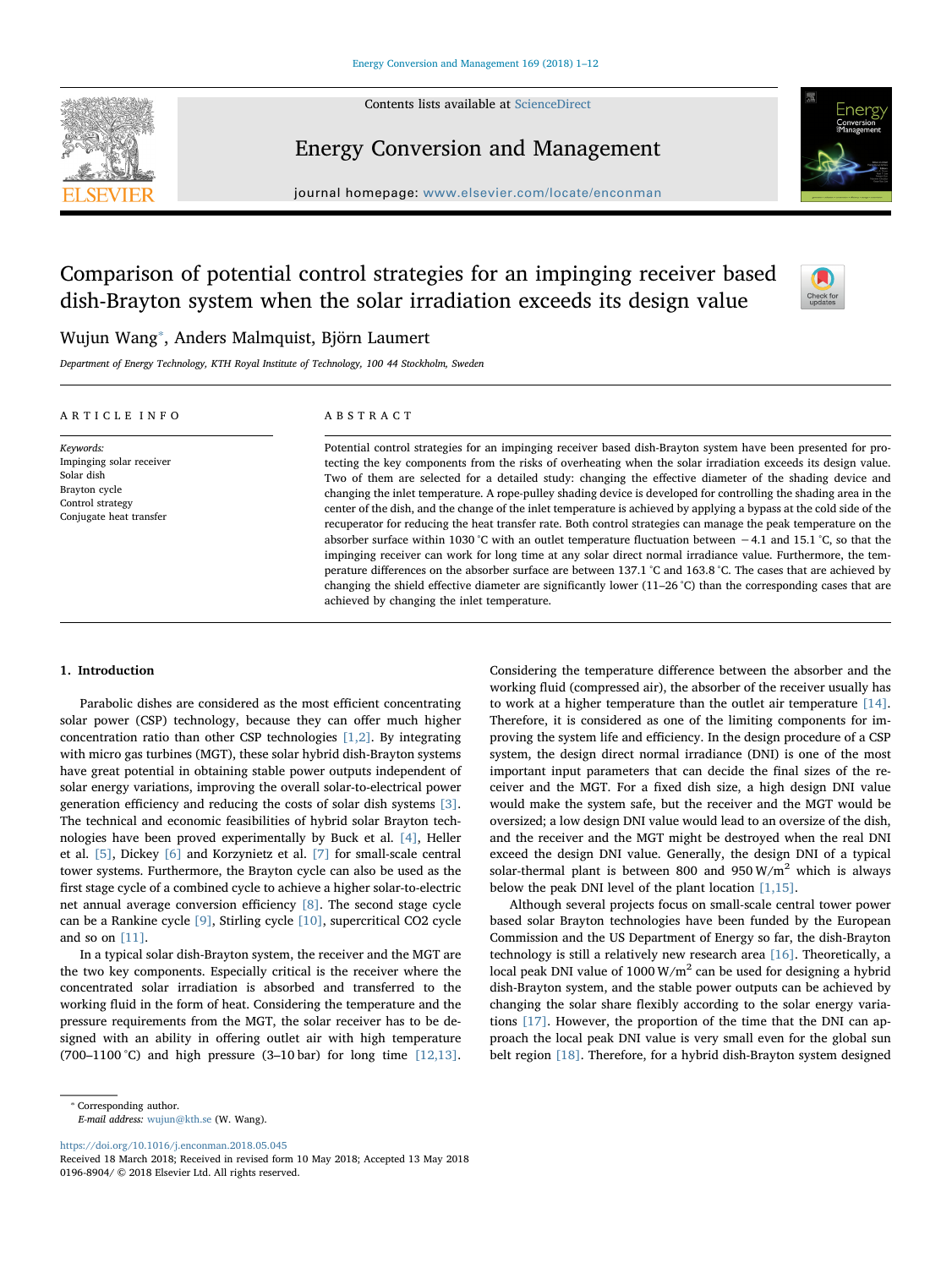| Nomenclature     |                                                             | d                           | parabolic dish                              |  |
|------------------|-------------------------------------------------------------|-----------------------------|---------------------------------------------|--|
|                  |                                                             | des                         | design value                                |  |
| $\boldsymbol{A}$ | area, $m2$                                                  | $\boldsymbol{h}$            | center hole                                 |  |
| $C_p$            | specific heat, J/(kg·K)                                     | i                           | inlet                                       |  |
| d                | diameter of the nozzle or orifice, mm                       | 0                           | stagnation point                            |  |
| D                | diameter, m                                                 | opt                         | optical                                     |  |
| h                | enthalpy, J/kg                                              | real                        | real value                                  |  |
| I                | solar direct normal irradiance, $W/m2$                      | ri                          | receiver inlet                              |  |
| k                | heat conductivity, W/(m·K)                                  | ro                          | receiver outlet                             |  |
| m                | mass flow, $kg/s$                                           |                             | shading device                              |  |
| P                | pressure, Pa                                                | $\mathbf{t}$                | thermal                                     |  |
| $\dot{Q}_{sol}$  | concentrated solar radiation flux, $W/m2$                   | ti.                         | turbine inlet                               |  |
| T                | temperature, °C                                             |                             |                                             |  |
| $y_1$            | distance of the first grid node normal to the wall, m       | <i><b>Abbreviations</b></i> |                                             |  |
| $y^+$            | dimensionless wall distance of the first grid node near the |                             |                                             |  |
|                  | wall                                                        | <b>CFD</b>                  | computational fluid dynamics                |  |
|                  |                                                             | CSP                         | concentrating solar power                   |  |
| Greek            |                                                             | <b>DNI</b>                  | direct normal irradiance                    |  |
|                  |                                                             | DO.                         | discrete ordinates radiation model          |  |
| ε                | emissivity                                                  | EFMGT                       | externally-fired micro gas turbine          |  |
| η                | efficiency                                                  | <b>LCOE</b>                 | levelized cost of energy                    |  |
| ν                | kinematic viscosity, $m^2/s$                                | <b>MGT</b>                  | micro gas turbine                           |  |
|                  |                                                             | PID                         | proportional-integral-derivative controller |  |
| Subscripts       |                                                             | <b>RANS</b>                 | Reynolds-averaged Navier-Stokes             |  |
|                  |                                                             | <b>SST</b>                  | shear stress transport                      |  |
| amb              | ambient                                                     | TIT                         | turbine inlet temperature                   |  |
| cb               | combustor                                                   | <b>UDF</b>                  | user design function                        |  |
| cp               | compressor                                                  |                             |                                             |  |

base on the local peak DNI value, the MGT should work under an actual DNI level below its design value at most of its operating time. It also means that less solar-derived thermal energy is supplied to the heat engine than in design conditions, and fossil fuel has to be consumed to fill the 'gap' for the purpose of keeping a stable electrical power output [\[1\].](#page--1-0) In such a system, though the solar energy can be utilized efficiently, the solar share would be relatively low. In order to enhance the solar share of the system and reduce the system levelized cost of energy (LCOE) to a lower level, an optimal design DNI, usually lower than local DNI peak, should be calculated during the design procedure of a hybrid dish-Brayton system [\[16\]](#page--1-12). It also means that in some days during a year, usually at noon, the local DNI value would exceed the design value of the system. This engineering problem can be easily solved by changing an effective number of the heliostats in a central tower CSP system [\[19\]](#page--1-15). However, for dish system, the available solutions can only be achieved by defocusing the dish [\[16\]](#page--1-12) or increasing the power of an extra cooling fan to take the extra heat when the local DNI level exceeds its design value [\[20\]](#page--1-16). For the defocusing strategy, the good solar condition can't be used for power generation at the best hours for solar energy harvesting. For using a cooling fan, although the engine can generate power at its design conditions, the electrical energy consumed by the fan would greatly limit its net power output. Hence, it is of great important to develop an effective control strategy to ensure that the receiver and the MGT can still work stable when the local DNI exceed the design value of the hybrid dish-Brayton system, without introducing any significant cost and annual efficiency loss. However, in the published literature on the hybrid dish-Brayton technologies, the most research was on the thermodynamic modelling and system analysis level [\[21,22\].](#page--1-17) For practical application research, especially the control

In the authors' previous study, a high temperature stainless steel (253 MA) based impinging receiver was successfully developed based on the parameters of a EuroDish and a Compower® MGT [\[23\].](#page--1-18) With the help of an indoor high flux solar simulator, this impinging receiver concept has been validated to be able to offer an outlet air temperature

strategy research for safety running, it is still rare so far.

of 810 °C with a radiative-to-thermal efficiency above 74% [\[24\]](#page--1-19). Since the Compower® MGT is a typical externally fired micro gas turbine (EFMGT), the combustion takes place outside the cycle at atmospheric pressure and the compressed air is heated up to the required turbineinlet -temperature (TIT) through a high-temperature heat exchanger. In this type EFMGT design, the flue gas is not directly contact with the turbine, so various fuels and heat sources can be used, such as coal, biomass, biomass gasification gas and solar energy [\[25\]](#page--1-20). Moreover, since the combustion process takes place outside the cycle, the boundary conditions for the combustion are independent from the working parameters of the cycle. The combustion is stable and easy controlled by changing the fuel flow rate. Hence, an EFMGT is easier to be integrated into a hybrid solar Brayton system.

In this paper, the main objective is studying the performances of various control strategies for protecting the key components of a solar dish-Brayton system when the real DNI value exceeds its design value. For high temperature air receiver designs, the absorbers are always working at conditions that close to the materials' limits. Any temperature increase in the absorber peak temperature would be a challenge to the absorber. Furthermore, for a typical dish-Brayton system, the receiver is integrated between the recuperator and the turbine, an increase in receiver outlet temperature could lead to an increase in the TIT of the MGT, which could damage or reduce the working life of the MGT. For this purpose, the receiver outlet temperature and the peak temperature on the absorber are two key parameters which are even more important than the receiver efficiency. In total, four different potential control strategies are proposed, analyzed and compared. Finally, two of them are selected for a more detailed study with the help the combination of the non-sequential ray-tracing software FRED® and the computational fluid dynamics (CFD) software ANSYS FLUENT® with user-defined functions (UDFs). In this model, the ray-tracing software is used for obtaining the radiative boundary conditions that are inputted to the conjugated heat transfer model as a thin film heat source boundary condition with the help of UDFs [\[26\].](#page--1-21)